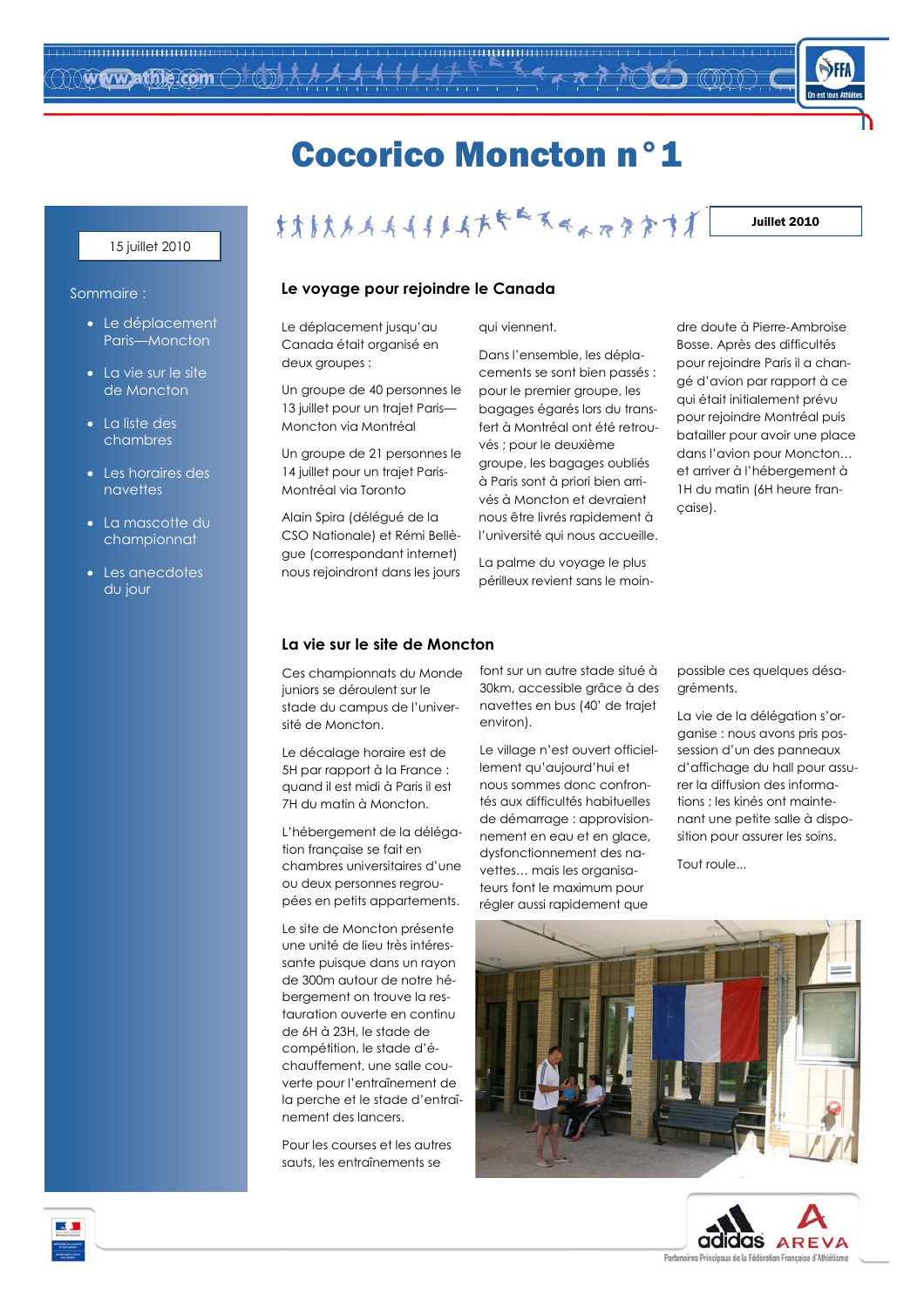| <b>BELLOC</b>        | <b>OLIVIER</b>     | 50  |
|----------------------|--------------------|-----|
| <b>CROUZET</b>       | <b>BENJAMIN</b>    | 50  |
| <b>FRITEYRE</b>      | <b>PIERRE</b>      | 50  |
| NE.                  | <b>FRANCK</b>      | 50  |
| EL OUAKKALI HASSEINE | <b>LOUBNA</b>      | 51  |
| <b>SCHRICKE</b>      | <b>FREDERIQUE</b>  | 51  |
| <b>TAILLARD</b>      | <b>PATRICIA</b>    | 51  |
| <b>CANS</b>          | <b>JEAN-PIERRE</b> | 57  |
| <b>CHARTON</b>       | <b>GILLES</b>      | 57  |
| <b>ROGGEMANS</b>     | <b>CHRISTIAN</b>   | 57  |
|                      |                    |     |
| <b>WIECH</b>         | <b>GERVAIS</b>     | 57  |
| <b>DELPECH</b>       | <b>NICOLAS</b>     | 194 |
| <b>DEMONIERE</b>     | <b>DIMITRI</b>     | 194 |
| <b>LEGER</b>         | <b>PATRICK</b>     | 194 |
| <b>VALCIN</b>        | <b>BERTRAND</b>    | 194 |
| <b>ARCHIVOLTI</b>    | <b>LOIC</b>        | 195 |
| <b>BELLEVEGUE</b>    | <b>REMI</b>        | 195 |
| <b>CHARPENTIER</b>   | <b>JOHAN</b>       | 195 |
| <b>FOUCAT</b>        | <b>SERGE</b>       | 195 |

#### La liste des chambres-Athlètes

| <b>BERTRAND</b>         | <b>JEAN-PIERRE</b>  | 52 |
|-------------------------|---------------------|----|
| <b>JOHN</b>             | <b>JEFFREY</b>      | 52 |
| <b>VICAUT</b>           | <b><i>JIMMY</i></b> | 52 |
| YATO                    | <b>STEPHANE</b>     | 52 |
| CATOUILLART             | <b>LUCIE</b>        | 53 |
| <b>MARCADET</b>         | <b>ANAIS</b>        | 53 |
| <b>NGOMA</b>            | <b>FABIENNE</b>     | 53 |
| <b>RAMOTHE</b>          | <b>DELPHINE</b>     | 53 |
| <b>ALCAN</b>            | <b>JESSICA</b>      | 54 |
| <b>NEOLA</b>            | <b>ORPHEE</b>       | 54 |
| <b>OMBISSA-D'ZANGUE</b> | <b>ORLANN</b>       | 54 |
| <b>SAINT-MARC</b>       | <b>JESSIE</b>       | 54 |
| <b>BEAUFOUR</b>         | <b>MEGANE</b>       | 55 |
| <b>CHAUCHARD</b>        | SARAH               | 55 |
| <b>FIACK</b>            | <b>MARION</b>       | 55 |
| PAUL                    | <b>FRANCE</b>       | 55 |
| <b>CHEVILLARD</b>       | <b>CECILE</b>       | 56 |
| LE JOLY                 | <b>CAMILLE</b>      | 56 |
| <b>MENUET</b>           | <b>EMILIE</b>       | 56 |
| <b>PASTORINO</b>        | <b>INES</b>         | 56 |
| <b>DOSSO</b>            | <b>MALAMA</b>       | 58 |
| <b>GALAIS</b>           | <b>JENNIFER</b>     | 58 |
| SOGOYOU                 | SANDRA              | 58 |
| <b>LELIEVRE</b>         | <b>JEREMY</b>       | 59 |
| <b>LURON</b>            | <b>KEVIN</b>        | 59 |
| <b>MAYER</b>            | <b>KEVIN</b>        | 59 |
| <b>SAKU BAFUANGA</b>    | <b>GAETAN</b>       | 59 |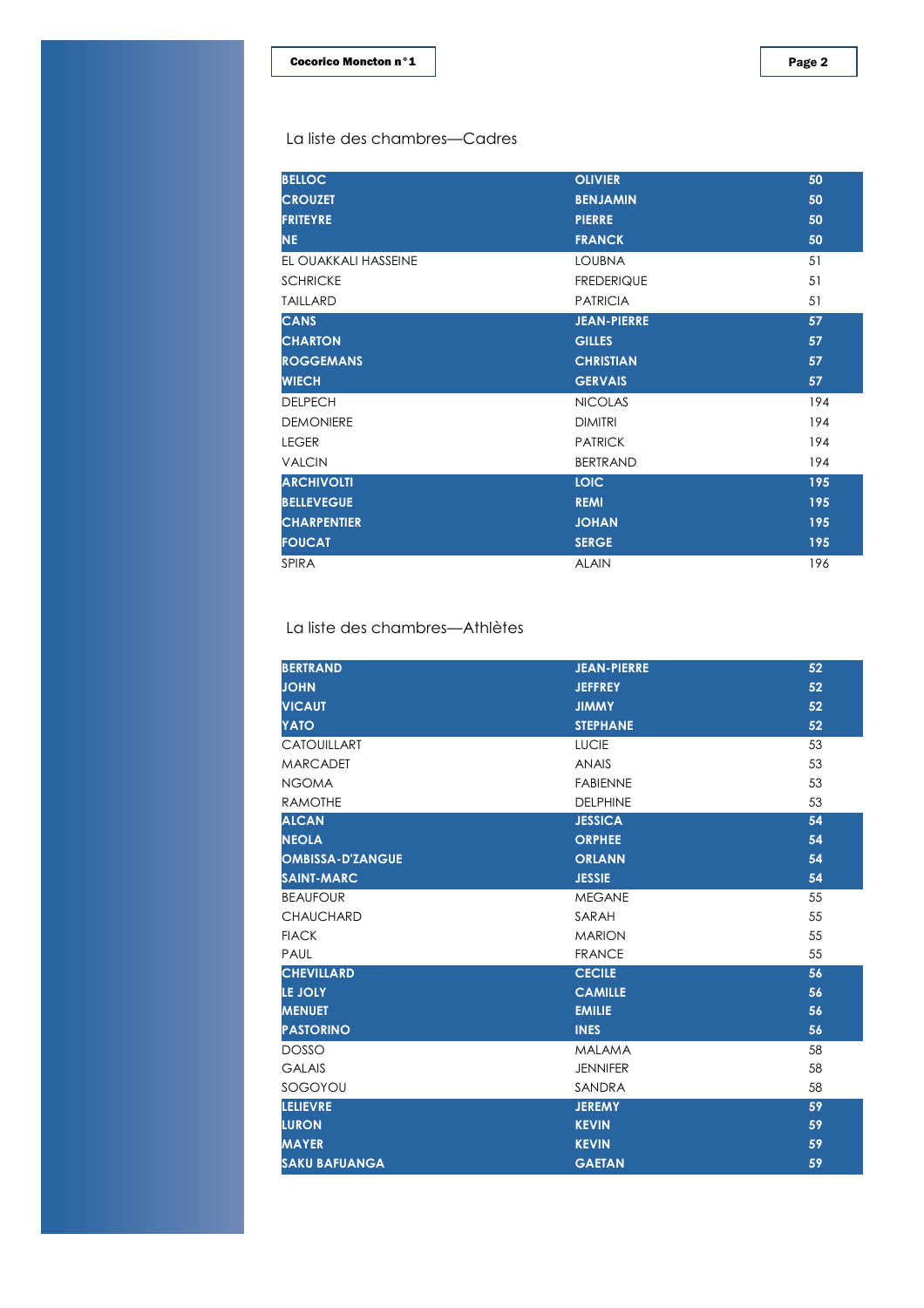| <b>BIGOT</b>            | <b>QUENTIN</b>         | 190 |
|-------------------------|------------------------|-----|
| <b>DAGEE</b>            | <b>FREDERIC</b>        | 190 |
| <b>DJOUHAN</b>          | <b>LOLASSONN</b>       | 190 |
| <b>DURECHOU</b>         | <b>KILLIAN</b>         | 190 |
| <b>DAHMANI</b>          | <b>SAMIR</b>           | 191 |
| <b>DELMESTRE</b>        | <b>THOMAS</b>          | 191 |
| <b>MARTINOT LAGARDE</b> | <b>PASCAL</b>          | 191 |
| <b>REGUIEG</b>          | <b>HAKIM</b>           | 191 |
|                         |                        |     |
| <b>BOSSE</b>            | <b>PIERRE-AMBROISE</b> | 192 |
| <b>CANTERO</b>          | <b>BRYAN</b>           | 192 |
| <b>COLLENOT-SPRIET</b>  | <b>ROMAIN</b>          | 192 |
| <b>PEPIOT</b>           | <b>TANGUY</b>          | 192 |
| <b>BOIRIE</b>           | <b>BAPTISTE</b>        | 193 |
| <b>BRENA</b>            | <b>JOSSUAH</b>         | 193 |
| <b>MICHALET</b>         | <b>VINCENT</b>         | 193 |

#### Les horaires des navettes

| Université de Moncton | Stade d'entraînement Shediac |
|-----------------------|------------------------------|
| 7H45                  | <b>8H30</b>                  |
| 8H45                  | 9H30                         |
| <b>9H45</b>           | <b>10H30</b>                 |
| 10H45                 | 11H30                        |
| 11H45                 | <b>12H30</b>                 |
| 12H45                 | 13H30                        |
| 13H45                 | 14H30                        |
| 14H45                 | 15H30                        |
| 15H45                 | 16H30                        |
| 16H45                 | 17H30                        |
| 17H45                 | <b>18H30</b>                 |
| 18H45                 | 19H30                        |

#### La mascotte de la compétition



Sporti, un personnage haut en couleurs, est fier de représenter le Canada, le Nouveau Brunswick, la Ville de Moncton, l'Acadie, l'Université de Moncton (lieu de la compétition et d'un village des athlètes) et l'Université Mount Allison (lieu du second village des athlètes).

Les étoiles qui brillent sur les mains de Sporti ont une double signification. Elles sont à la fois un clin d'œil à l'étoile du drapeau acadien et à toutes les étoiles montantes en athlétisme.

Sporti souhaite bonne chance à tous les athlètes présents lors des Championnats ! Il est impatient de se faire de nouveaux amis, avant et pendant l'événement!